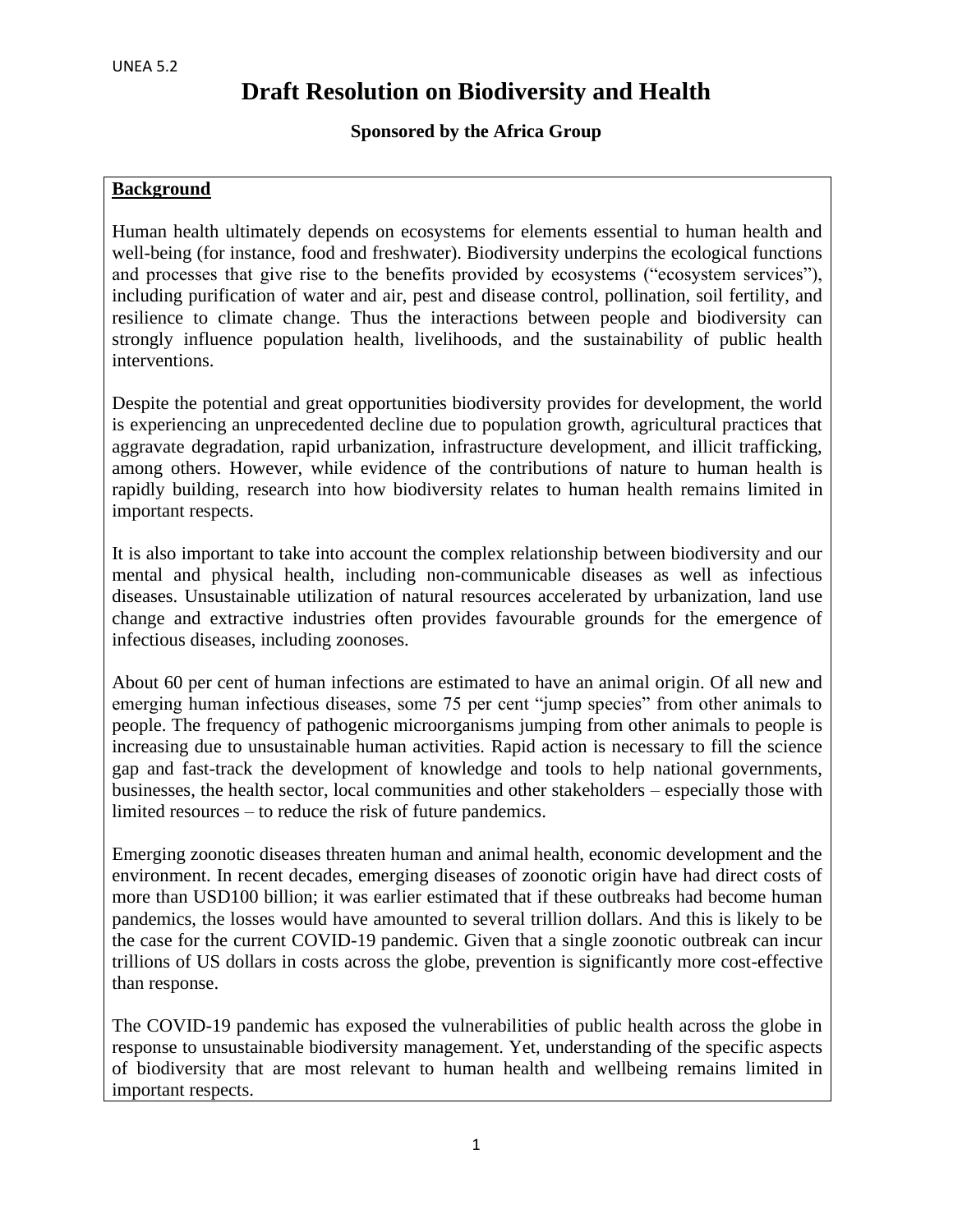### **Sponsored by the Africa Group**

Despite the massive real and potential socio-economic impacts of emerging zoonotic diseases, and despite the general consensus that prevention is better than cure, investments and political will to control them at their source have been insufficient to date. Our present crisis of Covid-19 provides us with an opportunity to "build back better." Collectively, we need to shift from short-term political responses to long-term political commitments to secure human, animal and environmental health.

### **What is needed from UNEP**

The African Group suggests that, in this era of COVID-19, UNEP should (i) raise greater international awareness on the linkages between biodiversity loss and the increase in zoonotic diseases, and (ii) support member states to mitigate the risks posed to human, animal and environmental health, (iii) carry out a global assessment of the linkages between biodiversity and health drawing on the relevant evidence and best available science-based knowledge.

### **Lead contacts from the Africa Group**

Levis Kavagi, Norah Mugita

### **Main elements of the draft resolution**

- PP 1. *Recalling* the United Nations General Assembly Resolution 70/1, "Transforming our world: the 2030 Agenda for Sustainable Development", in which the international community envisaged a world in which humanity lives in harmony with nature and in which wildlife and other living species are protected,
- PP 2. *Recalling* also decision XIII/6 of the Convention on Biological Diversity on biodiversity and human health,
- PP 3. *Affirming* resolution 3/4 of the United Nations Environment Assembly on environment and health and the interconnectedness between human, animal and ecosystem health,
- PP 4. *Recalling* the Addis Ababa Action agenda,
- PP 5. Welcoming the Kunming Declaration and the anticipated Post-2020 Global Biodiversity Framework,
- PP 6. *Also welcoming* the recent UNEP report on 'Preventing the Next Pandemic-Zoonotic Diseases and how to break the chain of transmission' that demonstrates the causal relationship and linkages between habitat loss, the trade and use of wildlife, and the emergence of novel zoonoses including COVID19.
- PP 7. *Aware* that effective biodiversity action can result in dramatic improvements in health outcomes and benefits, provide an economic case for action, as well as, promote a healthier, fairer, and more sustainable world,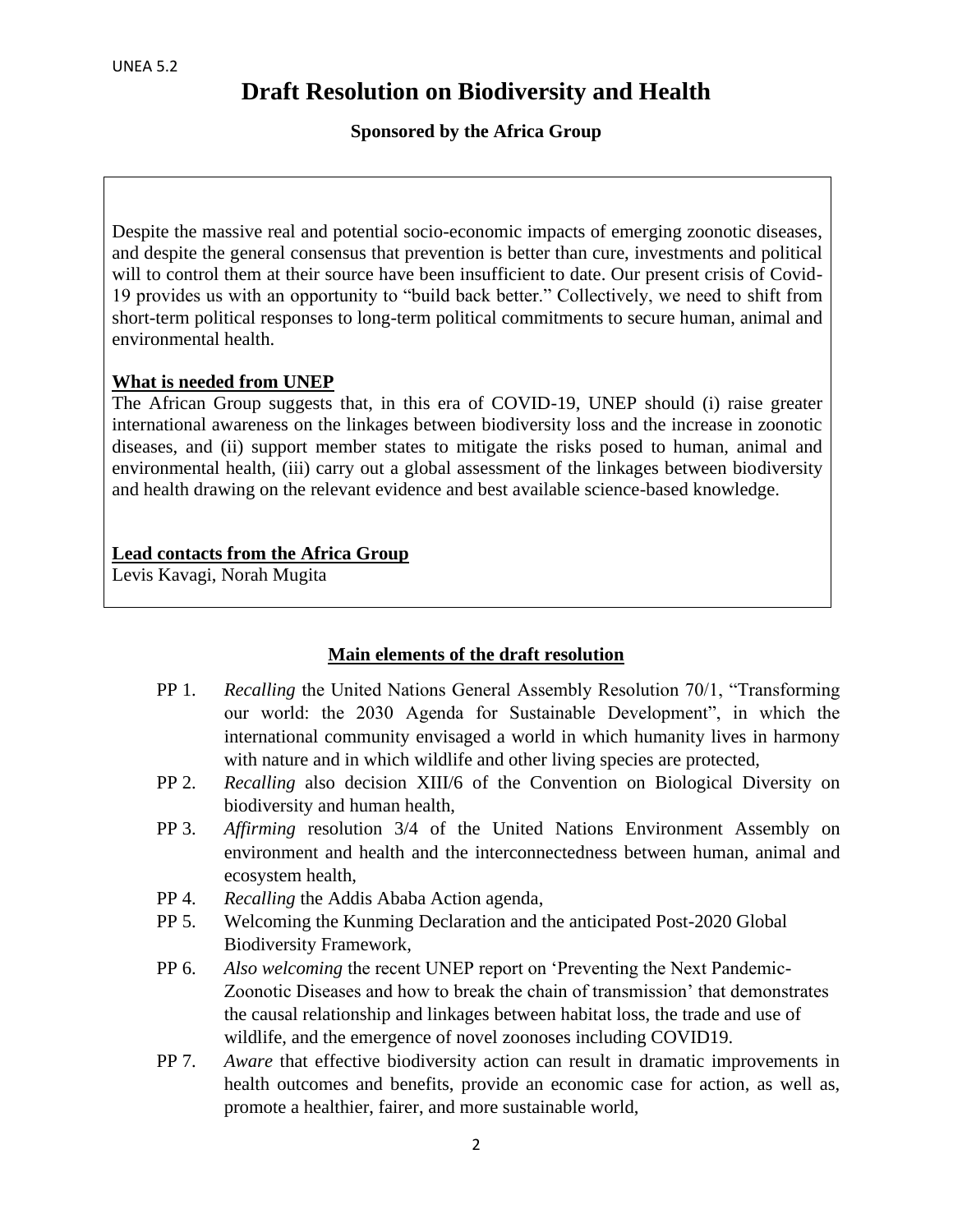#### **Sponsored by the Africa Group**

- PP 8. *Recognizing* that the triple planetary crises of climate change, biodiversity loss and pollution are causing devastation and strain on health systems including through negative phenomena, such as, zoonotic diseases, with the window to avoid greater ecological destabilisation rapidly closing,
- PP 9. *Recognizing* that biodiversity loss is a health risk multiplier, including by aggravating environmental challenges, and further underlining the benefits for health and well-being in protecting and restoring biodiversity, ecosystems and their services;
- PP 10. *Noting* that increased number of extreme climate events, such as heat waves, droughts, and flooding, also threaten human health and well-being, both directly and indirectly, through impaired ecosystem functioning and reduced ecosystem services,
- PP 11. *Further* noting the latest scientific reports related to the impact of climate change on health, including reports by the WHO indicating that between the years 2030 and 2050 climate change is expected to cause approximately 250 thousand additional deaths per year, from malnutrition, malaria, diarrhea and heat stress alone, and that the direct damage costs to health is estimated to be between USD 2-4 billion per year by 2030, further noting that areas with weak health infrastructure – mostly in developing countries – will be the least able to cope without assistance to prepare and respond to such challenges.
- PP 12. *Aware* that antimicrobial resistance is a global health and development threat that requires urgent multisectoral action in order to achieve the Sustainable Development Goals (SDGs).
- PP 13. *Supporting* efforts towards maximizing synergies between public health, climate change adaptation and nature conservation, whilst acknowledging the Egyptian initiative for a "coherent approach to addressing biodiversity loss, climate change, and land and ecosystem degradation" launched at the 14<sup>th</sup> Meeting of the Conference of the Parties to the Convention on Biological diversity,
- PP 14. *Also noting* that loss of biodiversity comes with further risks to global health security, including the fight against infectious diseases such as the COVID-19 pandemic that was caused by the infectious agent SARS CoV-2, which demonstrates the close interconnection between biodiversity and health,
- PP 15. *Bearing in mind* that the health of the population rests firmly on the well-being of the planet and its ecosystems and in maintaining sustainable planetary boundaries,
- PP 16. *Affirming* that global health governance should be designed to prevent, as well as respond, to crises while addressing the inequities in global health and health systems in developing countries and countries with economies in transition, particularly in Africa, that need to be strengthened, including through North-South, South-South and Triangular cooperation,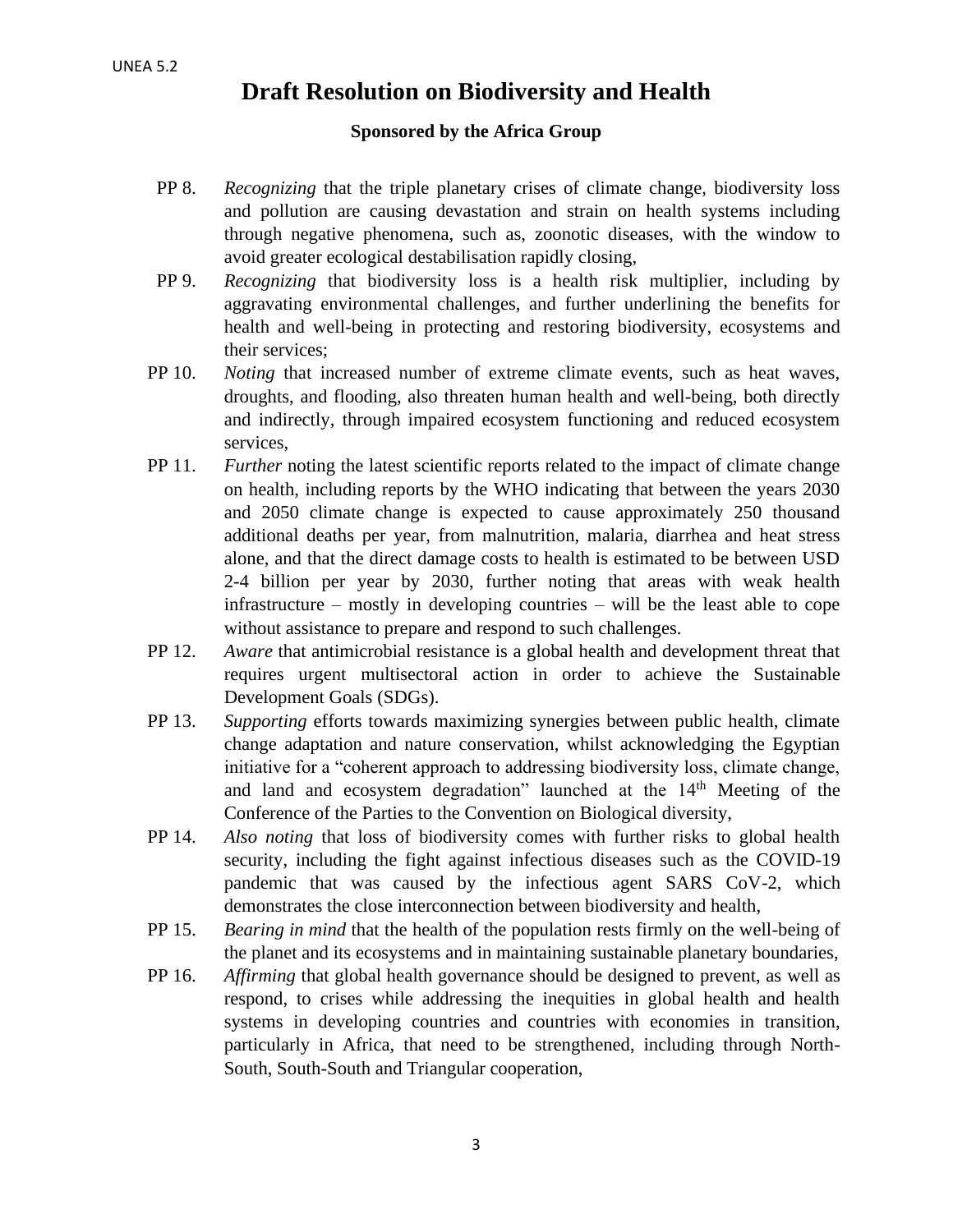#### **Sponsored by the Africa Group**

- PP 17. *Acknowledging* that there will be no economic recovery from the impacts of COVID-19 pandemic without a recovery of public health and equitable health systems, including equity in access to vaccinations
	- OP 1. *Request* the Executive Director to further assist Member States in taking measures to:
		- a) foster cooperation in addressing the environmental dimensions of global health and response measures thereof especially those based on genetic resources, such as the development of vaccines,
		- b) institute actions on preparedness in data availability, capacity for health surveillance and prompt responses, including in national action plans, in accordance with national circumstances and priorities
	- OP 2. *Encourages* member States to mainstream the conservation and sustainable use of biodiversity to enhance ecosystem resilience, including by taking actions to halt biodiversity loss, and to promote coordination between policies and actions aimed at improving biodiversity conservation, food safety and security and human health as an important safeguard against current and future health pandemics,
	- OP 3. *Also encourages* member States and the Executive Director, in cooperation with all relevant stakeholders, to raise awareness on the linkages between biodiversity loss and the increase in the prevalence of zoonotic diseases,

Op. 4: Encourages members stats to foster cooperation to prevent future zoonotic pandemic and diseases in order to prevent transmission and break the sequence of contamination

*OP. 5 Invites* Member States to mainstream and integrate the concept of One Health in their sectoral policies and implement it, as appropriate and in accordance with national circumstances and priorities, as a method for preventing as well as responding to zoonotic disease outbreaks and pandemics, in a manner which combines medical, veterinary and environmental expertise, in order to preserve human and ecosystems health.;

O.P. 6: *Calls* on member states to strive in order to reduce risks for public health which are associated with the selling of living wild mammals which are captured for the purposes of feeding or spawning, and to suspend their commerce including the closing of sections in food markets which are selling living wild mammals;